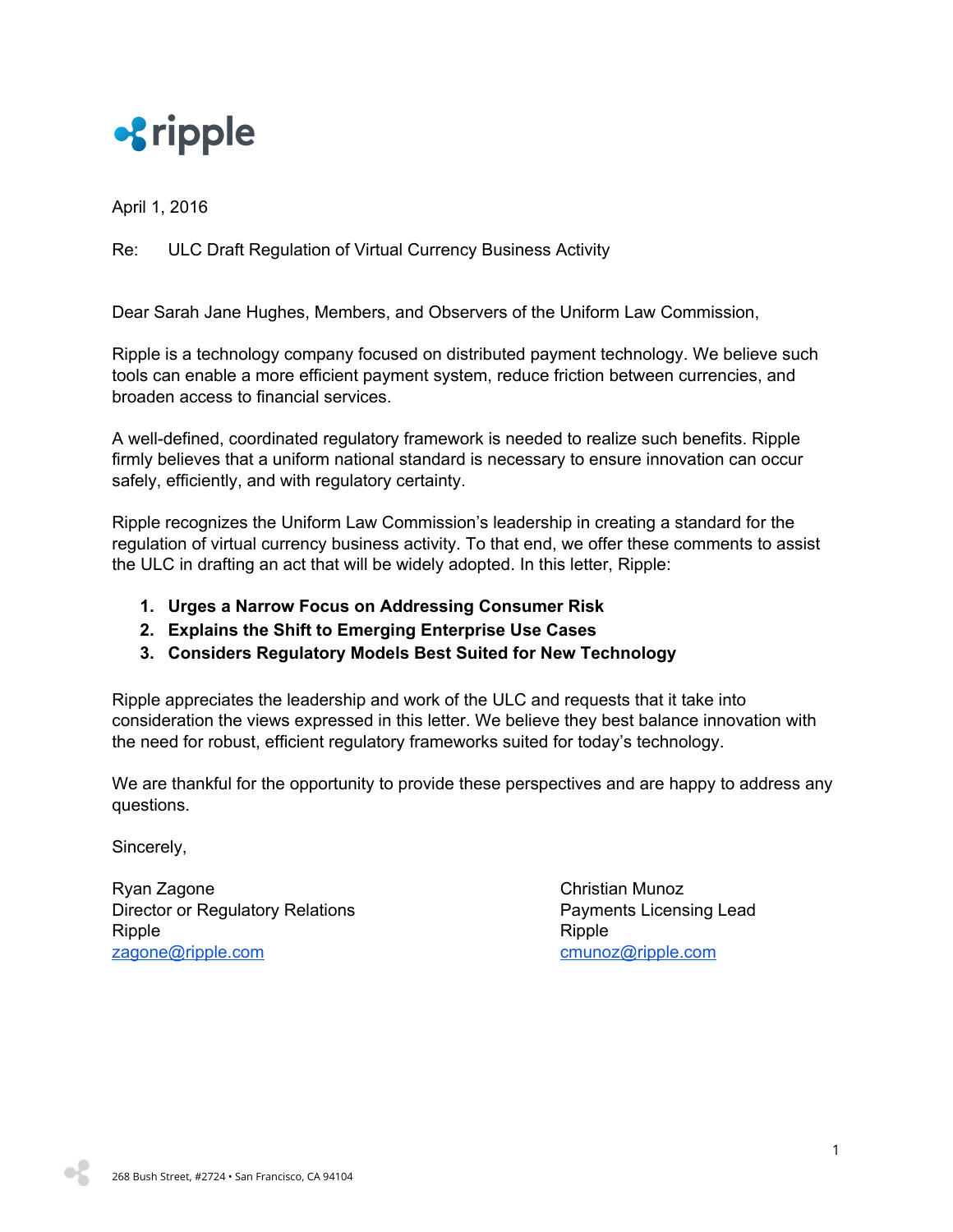## Remain Focused on Consumer Protections

## **Continue the Historical Focus on Consumer Protection**

The introduction of virtual currencies and distributed ledgers was a technological breakthrough. Bitcoin, the first and most well-known example of the technology, was developed as a consumer-facing alternative to government-issued (fiat) currency.

Consumers directly engage with Bitcoin and similar protocols, assuming the risk of holding a volatile currency with limited or no recourse in the event of a problem. This consumer-facing approach creates an array of consumer protection concerns which have appropriately been the focus of states' attention to date – including the ULC's initial efforts.

The focus on consumer protection follows the precedent set forth by the states' regulation of money transmitters, which is reflected in the ULC's own Uniform Money Services Act. ULC's rule and states' existing oversight of money transmitters is designed to protect consumers from risks such as unfair practices, deceptive disclosures and financial loss from the insolvency of the company.

We urge the ULC to continue its focus on consumer protection and define its act to address unmitigated consumer risks posed by these new technologies.

#### **Narrowly Tailor the Scope and Application of the Rule on Consumer Risk**

We urge the ULC to craft a narrowly defined rule that is focused on protecting consumers from otherwise unmitigated risks posed by virtual currencies. However, the ULC's proposed act currently defines "virtual currency" in broad terms. The act may subject a wide range of non-consumer business activity to regulatory requirements.

Adoption of the proposed act in its current form could potentially sweep within regulation many unintended use cases and restrict innovation that is unrelated to the ULC's focus on consumer protection. Ripple does not believe that the ULC intends such a consequence or such unprecedented departure from the existing statelevel regulatory framework.

Ripple urges the ULC to narrowly tailor the scope and definition of the rule to the otherwise unmitigated consumer risks associated with virtual currency. In doing so, the final act would have a much more specific definition that clearly articulates its focus and applicability. Establishing bright line standards and concrete scope will ensure the act is not subject to broad interpretation, undermining the purpose of a standard.

It is a well accepted legal principle that laws and regulations should be narrowly tailored to achieve a specific objective so as not to interfere with other interests, in this case innovation. A narrowly defined rule will ensure the act does not restrain unrelated and otherwise positive innovation from taking root.

The obvious concern raised by this approach would be the apparent lack of regulation as innovation proceeds. However, this perceived problem can be remedied through amendments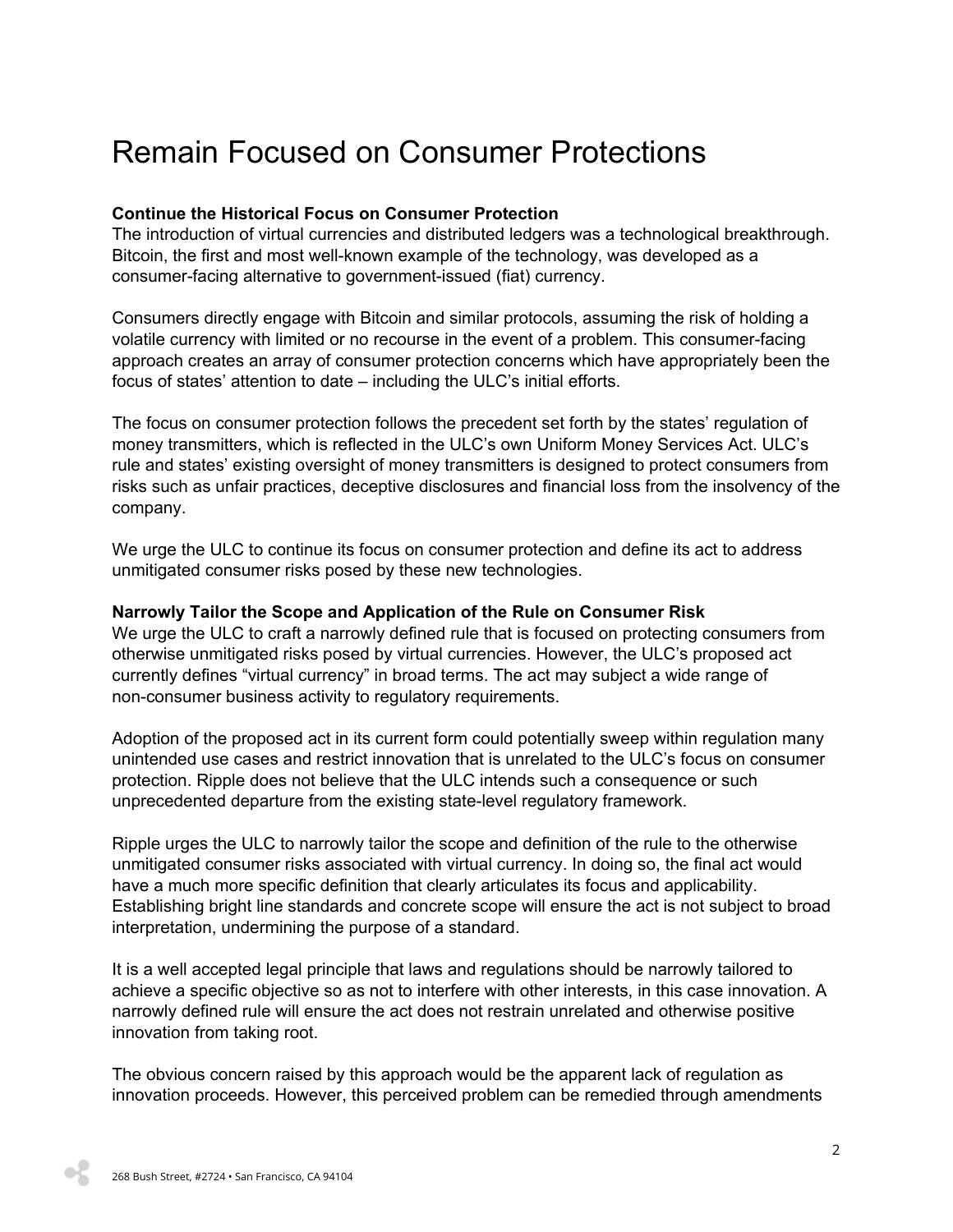to the final version of the act, through interpretative guidance as new use cases and models emerge, or through existing regulatory frameworks.

#### **Regarding Money Laundering and Terrorist Financing Risks**

These technologies may pose other risks aside from consumer protection, but it is our view that they are already addressed in other frameworks, particularly at the federal level. For instance, concerns have been raised about the risk of these technologies being used by bad actors for money laundering or terrorist financing purposes.

These are important concerns, which we take seriously. Yet, Ripple strongly feels that standards for anti-money laundering (AML) and counter-terrorist financing (CTF) should continue to be set at the federal level only. We urge the ULC to fully defer to federal standards and reporting requirements rather than construct an additional, potentially inconsistent and conflicting state-level regime.

Keeping AML and CTF requirements at the federal level ensures consistency and our country's ability to easily remain coordinated with international standards.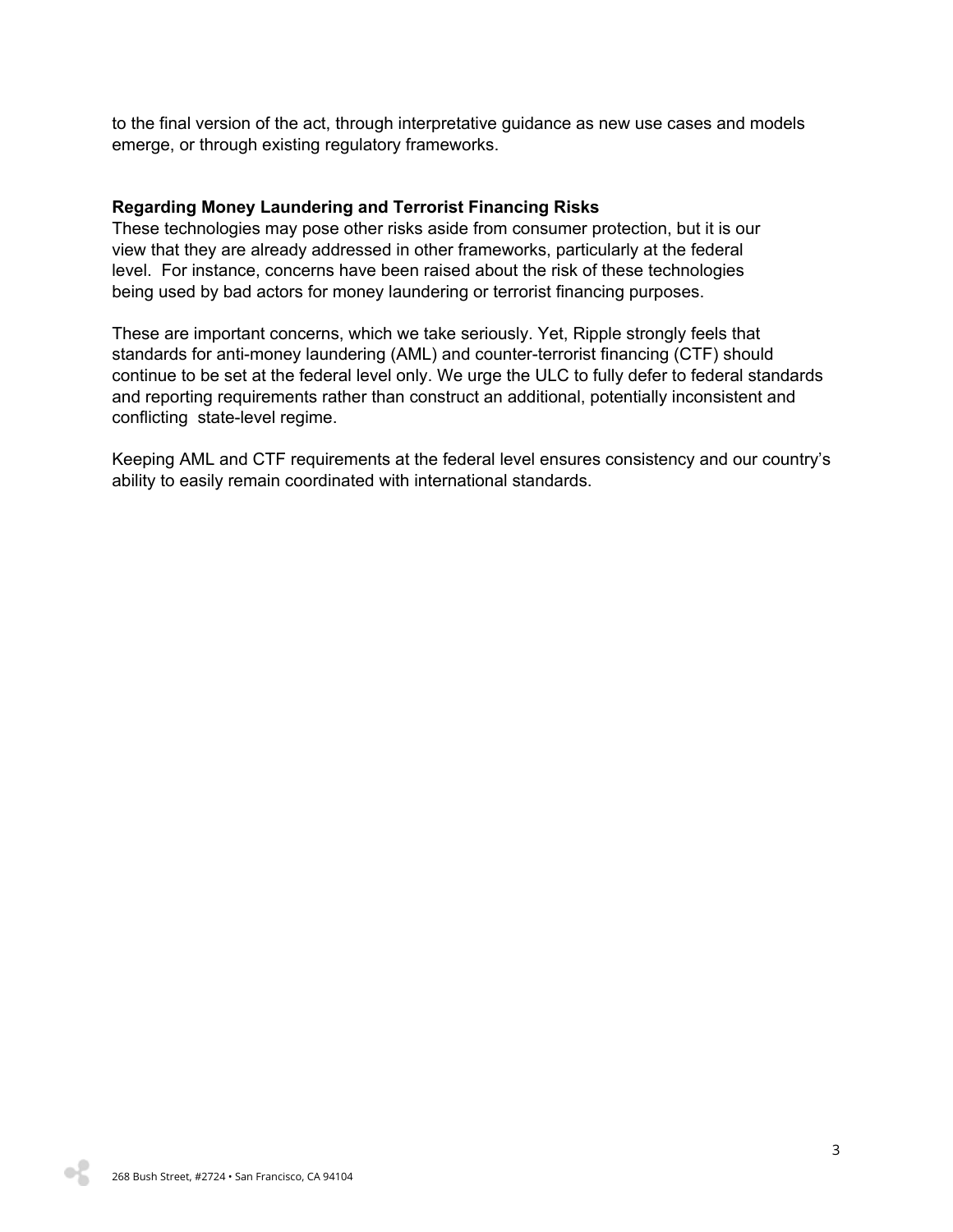## Blockchain and Emerging Enterprise Use Cases

#### **From Consumer to Enterprise Models**

History shows that most technology breakthroughs are followed by several iterations that search to find where and how the technology will best take root. This same pattern is evident in virtual currency and distributed ledgers.

Since ULC first began its drafting effort, virtual currencies and distributed ledgers have evolved from a consumer-facing model to an enterprise approach where traditional financial services firms leverage the tools for new products and improved services.

Ripple is one such enterprise solution. Over the past year, Ripple's model has evolved to focus on financial institutions. Ripple licenses products to financial institutions who use the solutions to facilitate real-time, cross-border payments on behalf of their customers.

Consumers have no interaction with the technology, just as they do not directly engage with other wholesale payment rails used by banks (e.g., international wires). Ripple's enterprise approach utilizes the benefits of the technology without creating new consumer risk.

#### **The Existing Regulatory Frameworks for Enterprise Use Cases**

Under the enterprise approach, banks utilize the technology within existing regulatory and consumer protection frameworks. The consumer risks that are unmitigated in the consumer-facing model are properly addressed under existing rules within the enterprise approach.

The consumer's interaction with its bank is the same regardless of whether the bank uses Ripple or existing rails for payments. The consumer protection rules in place at banks today remain unchanged and are effective for payments that a bank facilitates via Ripple.

Further, by providing software to banks, Ripple and other enterprise providers become subject to the Bank Service Company Act and the FFIEC's examination and guidance on the ["Supervision](http://ithandbook.ffiec.gov/it-booklets/supervision-of-technology-service-providers-(tsp).aspx) of Technology Service Providers." The use of these technologies as payment systems or securities exchanges will also be subject to federal and/or international expectations for financial market infrastructure. The enterprise use of these technologies typically fit within well-founded regulatory frameworks. $1$ 

The broad adoption of enterprise use cases has implications for monetary policy and global systemic risk. For these reasons, it is appropriate that central banks along with the Financial Stability Board are actively working to address these new technologies in a globally coordinated way.

 $1$  While the enterprise models typically fit within existing frameworks, there are some specific expectations within the frameworks that may need to be reconsidered as they do not properly address distributed payment technologies. These issues are being addressed through the appropriate regulator(s).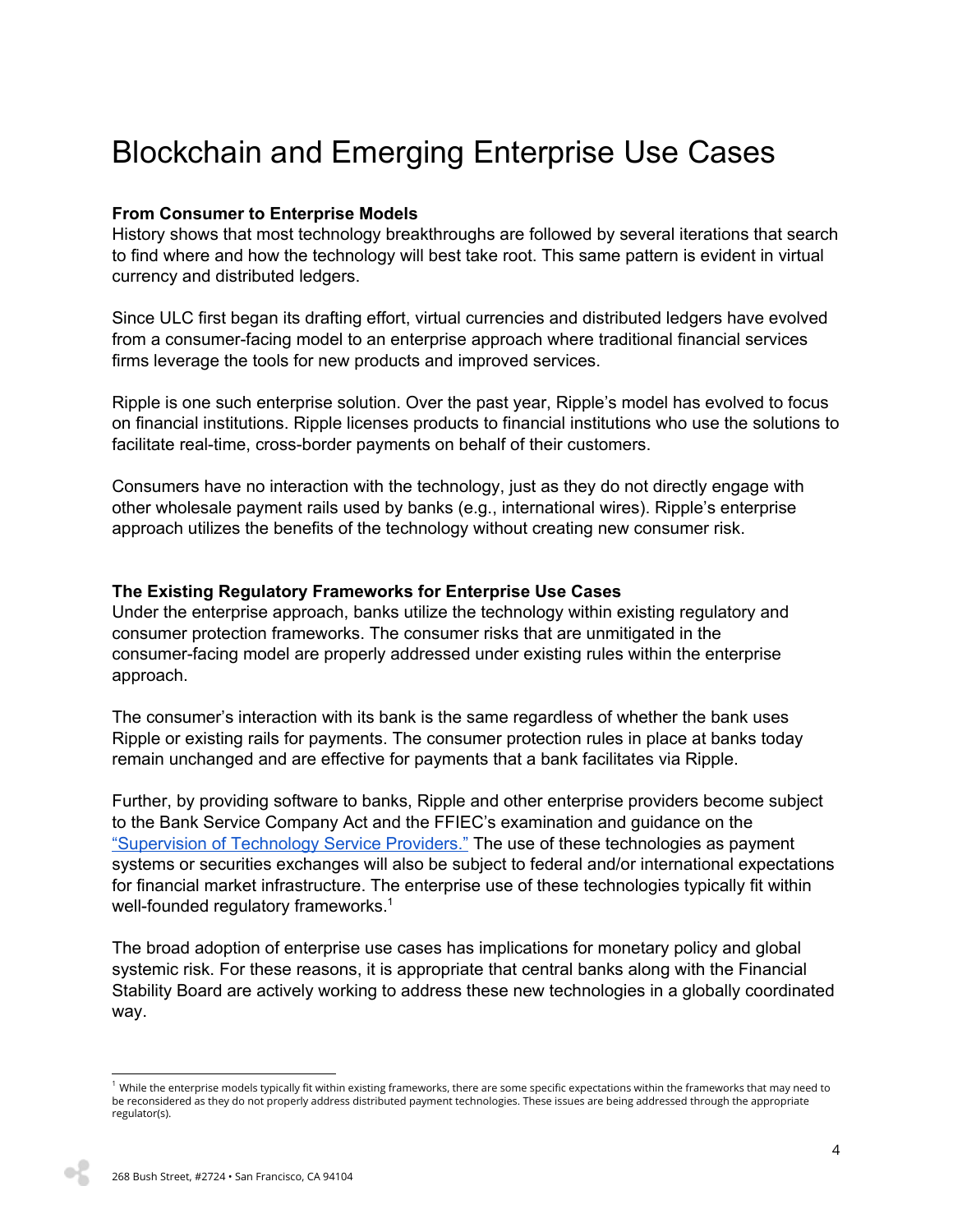The International Monetary Fund seconded calls for this type of global coordination: "The establishment of international standards that take into account the specific features of [virtual currency and distributed financial technologies] may promote harmonization in regulation across jurisdictions, and facilitate cooperation and coordination across countries over questions such as the sharing of information and the investigation and prosecution of cross-border offenses."<sup>2</sup>

As the current risks associated with the enterprise use cases are already being addressed and future risks are properly being considered at the international level, the ULC's attention to enterprise use cases (commonly referred to as "blockchain") may not be necessary at this time.

#### **NonCurrency Uses of the Tools**

Along with the evolution in models (from consumer to enterprise), there has also been an evolution in how the tools are used. Bitcoin and other virtual currencies were used primarily as a replacement for fiat currency. New solutions, including Ripple, are not designed to replace fiat currencies, rather enable existing currencies to be exchanged more efficiently.

While payments in Ripple are denominated in fiat currency, Ripple does have its own asset (XRP) that may be used by financial institutions for two operational purposes. First, financial institutions use XRP as a "postage stamp" for payments made on Ripple. In doing so, XRP serves as a security mechanism to stop a denial of service or cyberattack on the system. As a security feature, XRP ensures Ripple's reliability and operational resiliency.

Second, financial institutions use XRP as a currency-bridging tool. Ripple is designed for payments utilizing fiat currency. Due to the large number of government currencies and counterparties, quoting the conversion between every possible currency pair can be burdensome and especially difficult when dealing with rarely traded currencies.

To make this process more efficient, financial institutions on Ripple can use XRP as a bridge, or common denominator, between fiat currencies. Used in this way, XRP maximizes currency liquidity and geographic reach of payments in an efficient way.

XRP's unique use cases give it a different risk profile than a consumer tool like bitcoin or other virtual currencies. While the security mechanism and liquidity tool are alternative use cases that exist today, we believe additional non-consumer-facing use cases will emerge.

For this reason, it is imperative that the ULC draft a narrowly defined rule that is focused on use cases that pose consumer risk, the original impetus for this effort. Uses of the technology that do not pose the consumer risk should not be subject to the same rule.

Ripple's proposition that regulation be based on use case is strongly supported by existing precedent. In fact, this use case approach is how regulation is written today. For instance, mortgages, swaps, and commodities are all financial assets, but are each regulated differently given their unique use and risk profile.

<sup>2</sup> "Virtual Currencies and Beyond: Initial Considerations" International Monetary Fund, January 2016, <http://www.imf.org/external/pubs/ft/sdn/2016/sdn1603.pdf>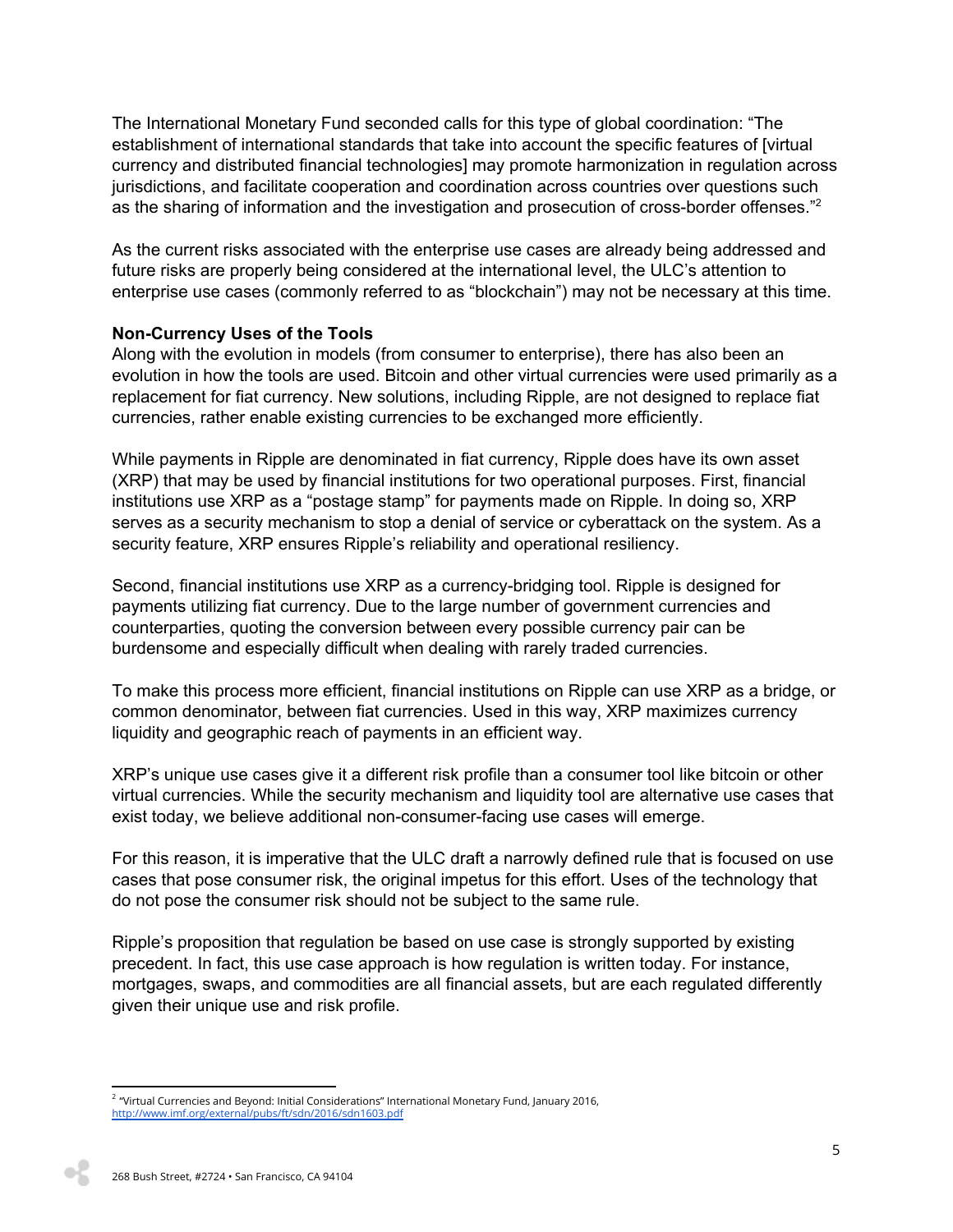Further the SEC's distinct treatment of notes within lending platforms Prosper and Kiva reinforces the precedent of regulating by use case. Both companies operate online lending platforms that connect lenders with borrowers. Loans on Prosper's platform are made with a defined interest rate and an expectation of return for the lender. For this reason, the SEC classified the notes on Prosper's platform as securities and subject to regulation under the Securities Act of 1933.<sup>3</sup>

However, loans made on Kiva's platform are not made with an interest rate or expectation of financial return. The SEC classified notes on Kiva's platform as gratuitous loans, which fall outside the definition of securities and beyond the purview of regulation.

Despite Prosper and Kiva both creating the same underlying asset – a financial note – the SEC treated each separately due to the different use cases and unique risk profiles. Such a precedent is important for the consideration of currency and non-currency use cases of emerging payment tools.

We urge the ULC to continue today's use case approach to regulation by providing a narrow, concrete, and clear definition and scope. A broadly defined rule that extends beyond consumer-facing tools used as currency will not effectively identify or mitigate risks, yet would unnecessarily restrict otherwise positive innovations in financial services.

<sup>3</sup> Both analyses performed by the SEC under the *Howey* and *Reves* tests involve an expectation interest. Prosper's lenders generally expect a return in exchange for the use of their funds. *See also* <https://www.sec.gov/about/laws.shtml#secact1933> stating the purpose of the Securities Act of 1933 is investor protection.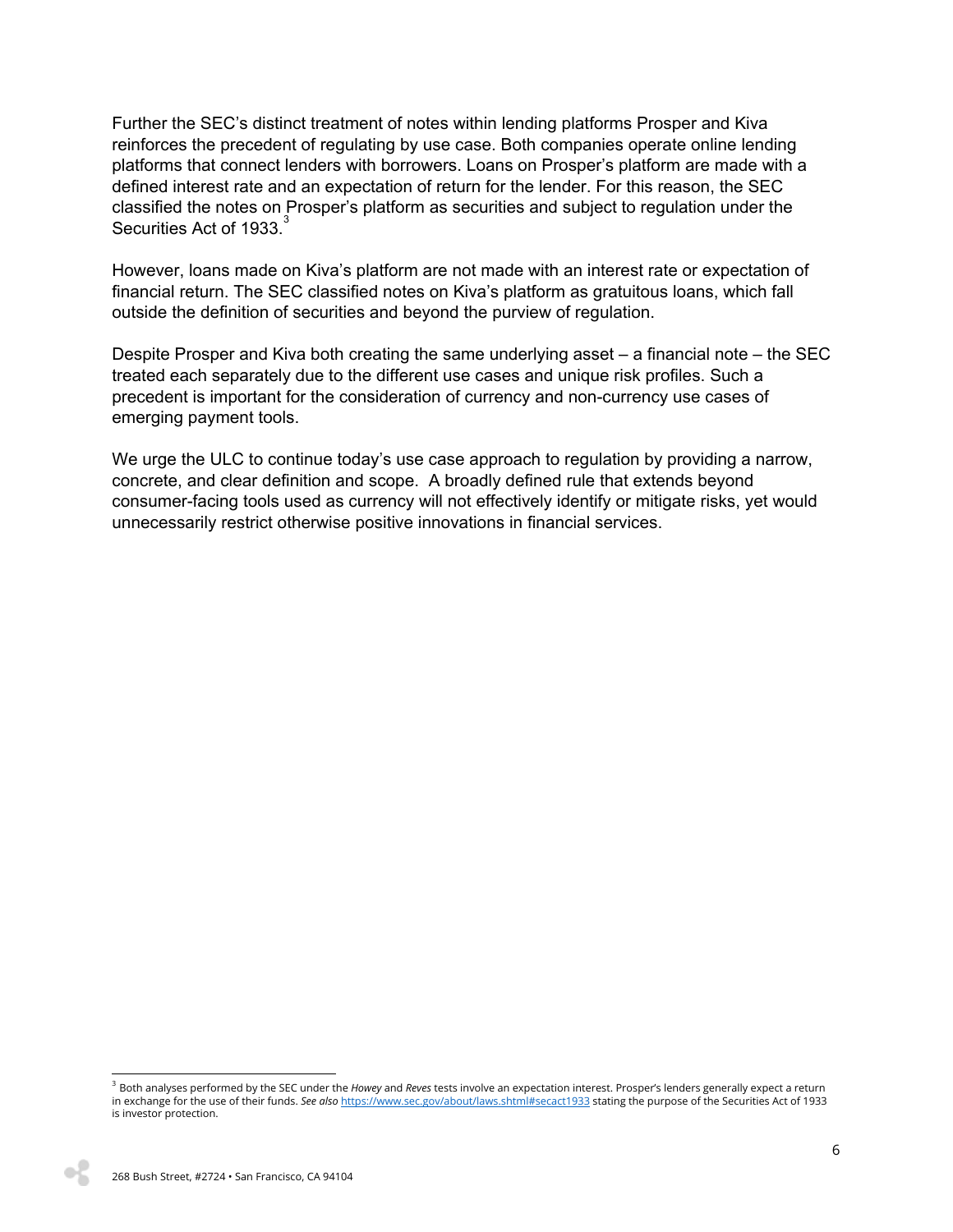# 21st Century Regulatory Models for 21st Century Technology

Ripple is very appreciative of the ULC's work, and applauds the leadership of several states who acted swiftly to establish consumers protection frameworks for this new technology.

Given the early state of the technology and its nascent adoption, Ripple feels it is a fair and opportune time to consider the ideal regulatory approach that would most effectively govern the broad adoption of these new tools.

The United States has a legacy of driving innovation and having a strong, respected regulatory regime. While regulatory models, specifically state-by-state licensing, have served us well in the past, it is prudent to periodically review the effectiveness of our models given:

- 1. the changing nature of technology,
- 2. the broadening scope of new financial activities, and
- 3. global developments impacting the United States's own competitiveness.

Given the unique characteristics, global scope, and great potential of new payment technologies, Ripple believes the legacy state-by-state licensing approach will not be the most effective model to govern virtual currency as it matures.

A state-by-state regime not only restricts innovation by making licensing unnecessarily burdensome, but also fails to serve regulators by limiting their ability to efficiently identify and mitigate growing risks.

We believe that today's fragmented approach poses a competitive disadvantage for the United States, undermining our role as a leader in innovation and jeopardizing the effectiveness of our regulatory efforts. As technology and risks evolve, regulatory models must also evolve to ensure their continued effectiveness. For these reasons, Ripple favors one national license for virtual currency activity.

We believe one national license lowers barriers to innovation, provides regulators with a broad view of risk, and ensures uniform consumer protections in a more efficient manner than other approaches.

## **Shaping Regulation In Context of Global Regulatory Developments**

Other countries have already taken steps to modernize their regulatory and economic policies to support innovation and accommodate new technologies.<sup>4</sup> Their efforts have been driven by a

 $4$  Distributed Ledger Technology: beyond block chain, UK Government Office for Science, January 2016, [https://www.gov.uk/government/uploads/system/uploads/attachment\\_data/file/492972/gs-16-1-distributed-ledger-technology.pdf](https://www.gov.uk/government/uploads/system/uploads/attachment_data/file/492972/gs-16-1-distributed-ledger-technology.pdf)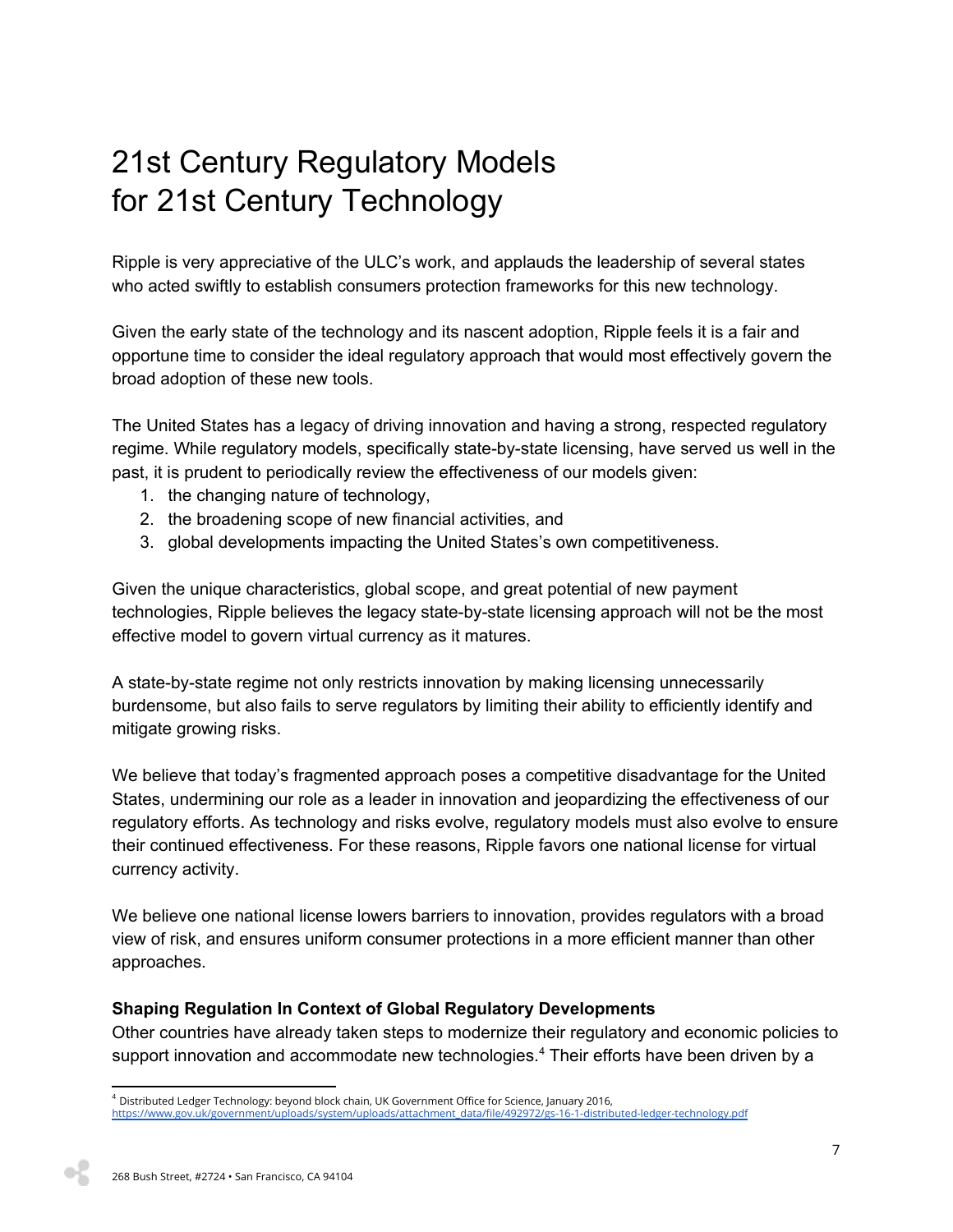desire to spur growth, improve consumer services and better manage systemic risks. Ripple urges the ULC to consider developments in other countries and their impact on the United States competitiveness and reputation.

In 2014, The United Kingdom's primary regulator, the Financial Conduct Authority (FCA), launched an initiative to help start-ups understand the regulatory framework and how it applies to new technology. The initiative created an environment that supports innovation while ensuring the safety of their financial system.<sup>5</sup>

The Australian Securities and Investments Commission (ASIC) launched a similar innovation effort in April 2015. It was met with great success, having supported 75 startups and granting 10 new licenses for products that directly benefited Australian consumers.

Earlier this month, the UK's FCA and Australia's ASIC signed a groundbreaking agreement to support innovative fintech companies that wish to enter each others' markets. Christopher Woolard, director of strategy and competition at the FCA, stated, "Innovation in financial services isn't limited by national borders and so it's important that we support overseas businesses that have new ideas." 6

Such an agreement and positive reception would not be possible in the United States, given that companies would face the burden of securing 50 state licenses before becoming broadly active – even if those 50 licenses were uniform in nature.

Europe has addressed regulatory fragmentation by creating the concept of "passportability." Under this approach, firms that obtain a license to conduct financial services in one European Economic Area are entitled to do business in all other European Economic Areas. Passporting streamlines registration processes and creates a supportive environment for safe, compliant innovation. 7

This is in stark contrast to the United States where licenses are needed in nearly every state before a company can begin operating broadly. One national license would ensure the competitiveness of our country while balancing the need for a robust regulatory regime.

## **Developing an On-Ramp for Start-Ups**

Ripple along with many other companies have called for regulators to develop an "on-ramp" for start-ups so they can innovate and grow in a safe, compliant manner. We urge policy makers to include a risk- and activity-based on-ramp to support innovation.

Other countries are developing on-ramps to support innovation and to give regulators first-hand exposure to new innovations, instead of playing catchup to market developments.

<sup>&</sup>lt;sup>5</sup> Financial Conduct Authority, "Project Innovate," <u>http://www.fca.org.uk/firms/firm-types/project-innovate</u>.

<sup>&</sup>lt;sup>6</sup> "British and Australian financial regulators sign agreement to support innovative businesses," FCA, 23 March 2016,

<http://www.fca.org.uk/news/regulators-sign-innovative-business-agreement><br><sup>7</sup> Bank of England, Prudential Regulation Authority, <u>[http://www.bankofengland.co.uk/pra/Pages/authorisations/passporting/default.aspx.](http://www.bankofengland.co.uk/pra/Pages/authorisations/passporting/default.aspx)</u>